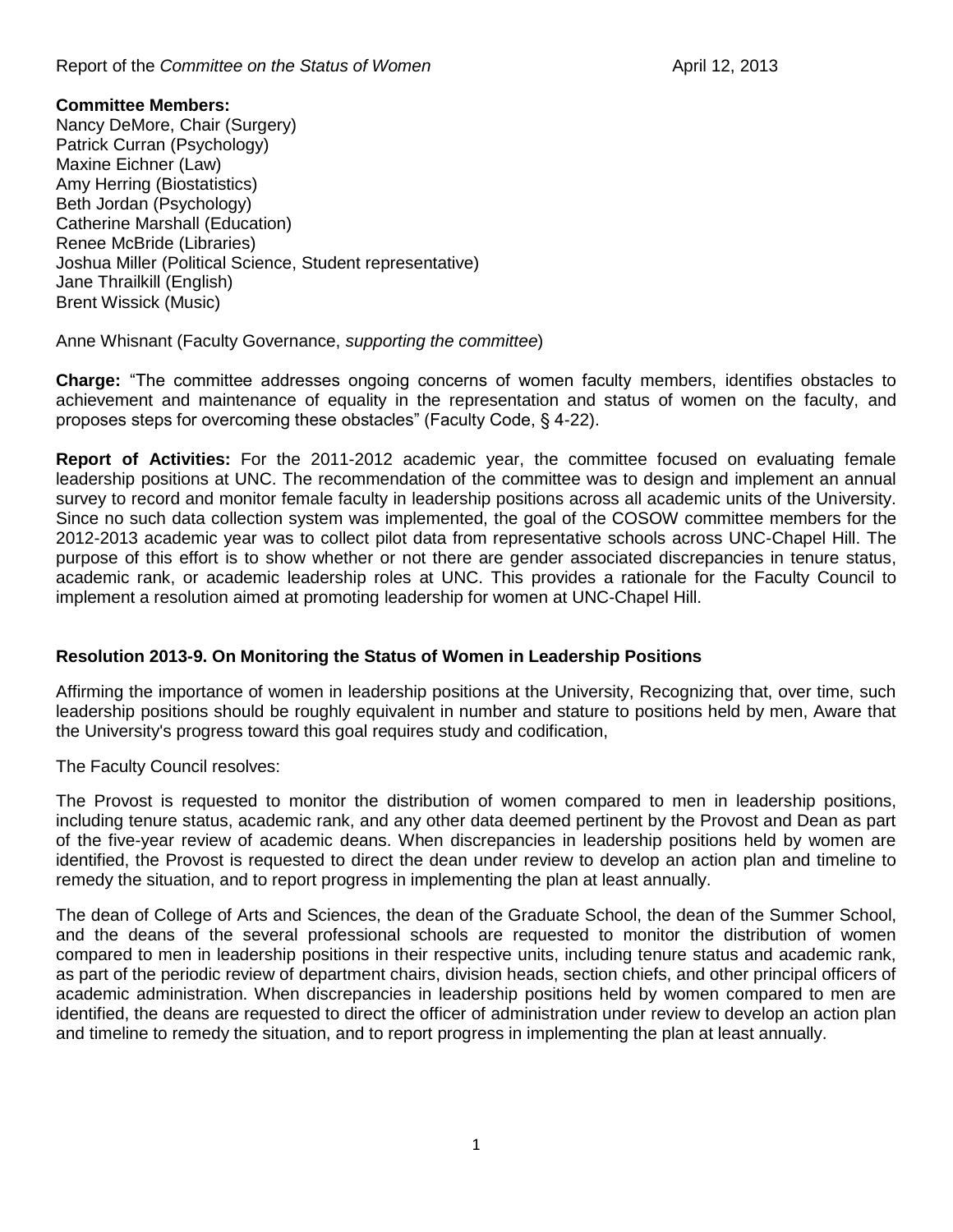# **Methods:**

Data was obtained via download from the UNC Human Resources Data Warehouse on August 24, 2012. All Voting Faculty members (as defined by the *Faculty Code*) were included in this report; non-voting faculty were excluded. Nine units within UNC-Chapel Hill were queried, and were selected based on the composition of members from COSOW.

### The nine units studied were:

School of Medicine

- Clinical
- Basic Science

College of Arts and Sciences

- Division of Natural Sciences and Mathematics
- Division of Social and Behavioral Sciences
- Division of Fine Arts and Humanities School of Law

School of Law School of Public Health University Libraries School of Information and Library Science

## Data collected from the HR Data Warehouse consisted of distribution between men and women based on:

Total number of full and part time faculty Tenure distribution Academic rank

In addition, for select schools, data on distribution of department chairs was obtained from UNC websites.

### **Results:**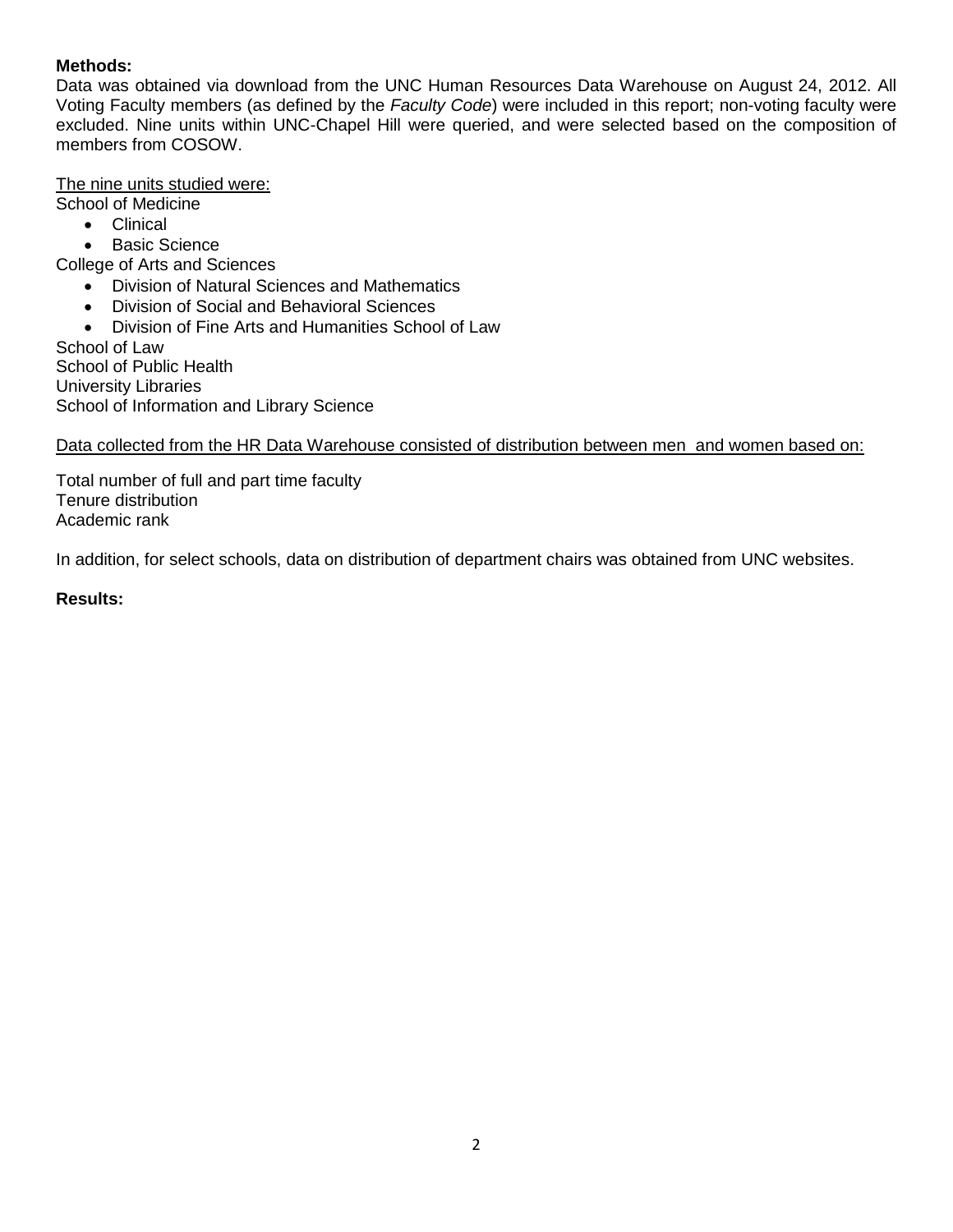**Figure 1. School of Medicine/Clinical:** Substantial discrepancy in academic rank and tenure status was found between men and women in the clinical departments of the School of Medicine. There are more than double the percentage of male full professors and distinguished professors compared to women. There is only one female clinical chair out of 19. More than double the percentage of men are on the tenure track compared to women.

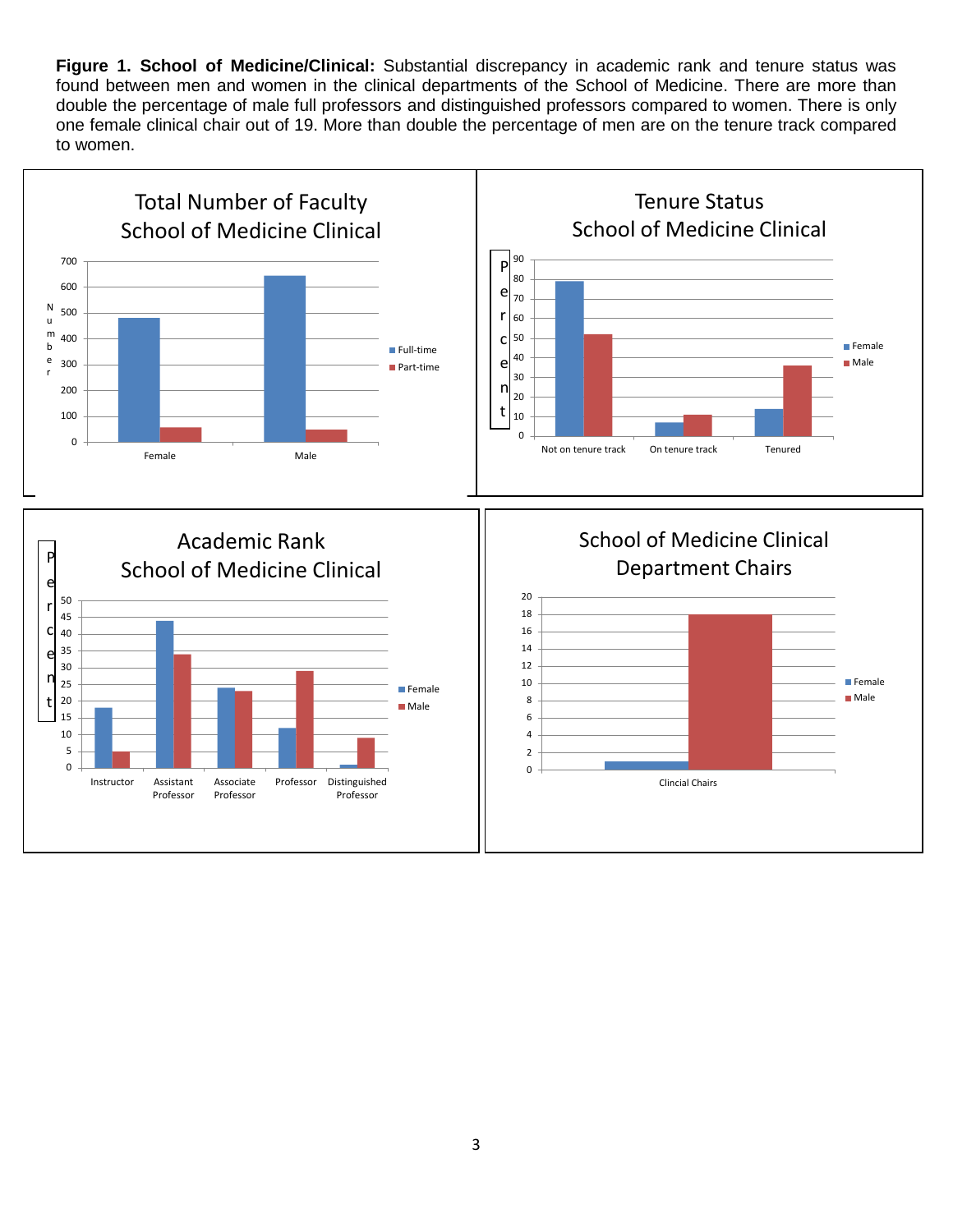**Fig. 2 School of Medicine/ Basic Science:** More men than women are tenured and more men than women are at the higher academic ranks of professor and distinguished professor.

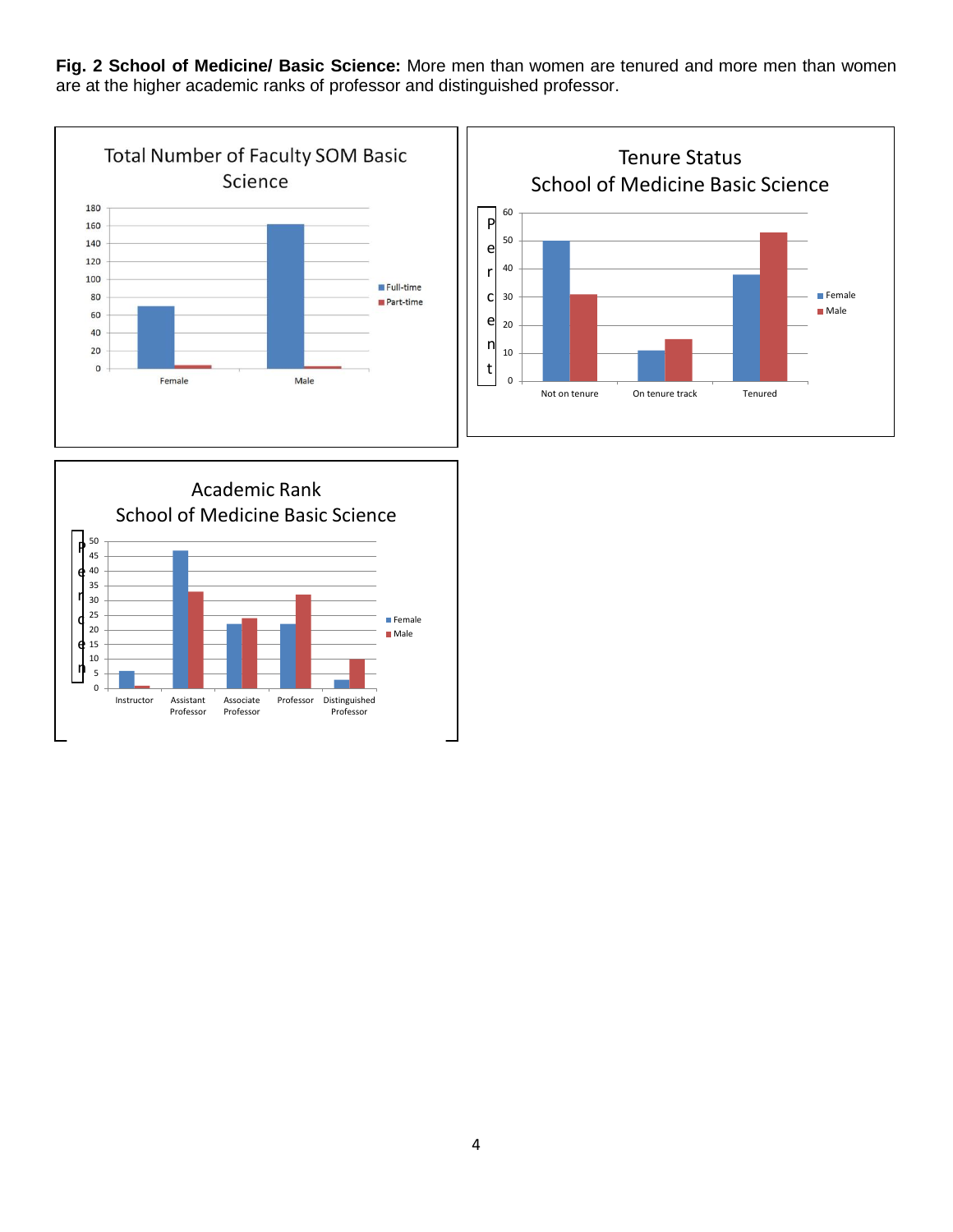**Fig. 3 College of Arts and Sciences, Division of Natural Sciences and Mathematics.** The percentage of men who are full professors and who have tenure is twice that of women. The majority of chairs and directors of graduate studies are men.

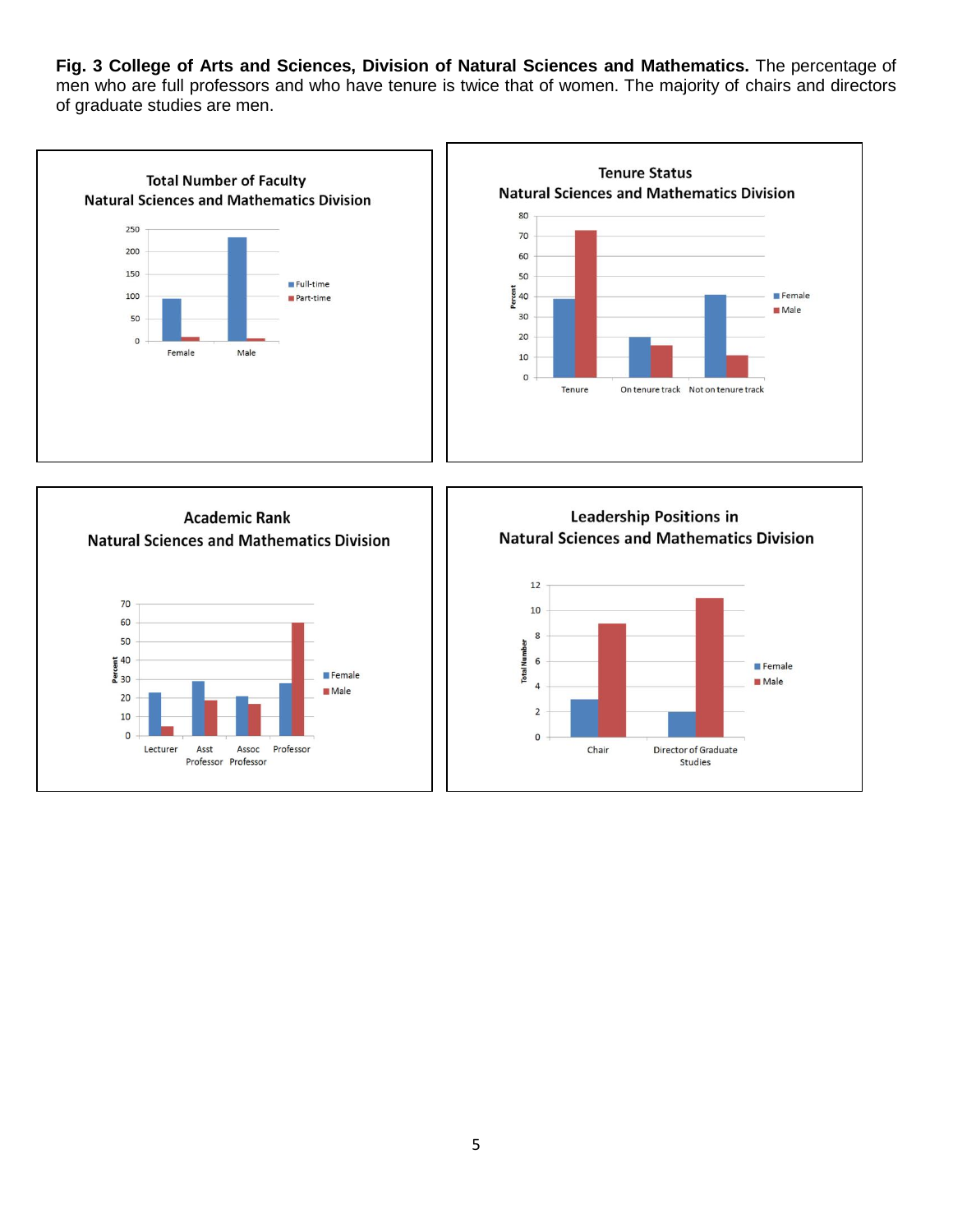**Fig. 4 College of Arts and Sciences, Division of Fine Arts and Humanities.** There appears to be good representation of women obtaining tenure and achieving rank of full professor in the Division of Fine Arts and Humanities. The percentage of men who have obtained distinguished professorships is twice that of women.

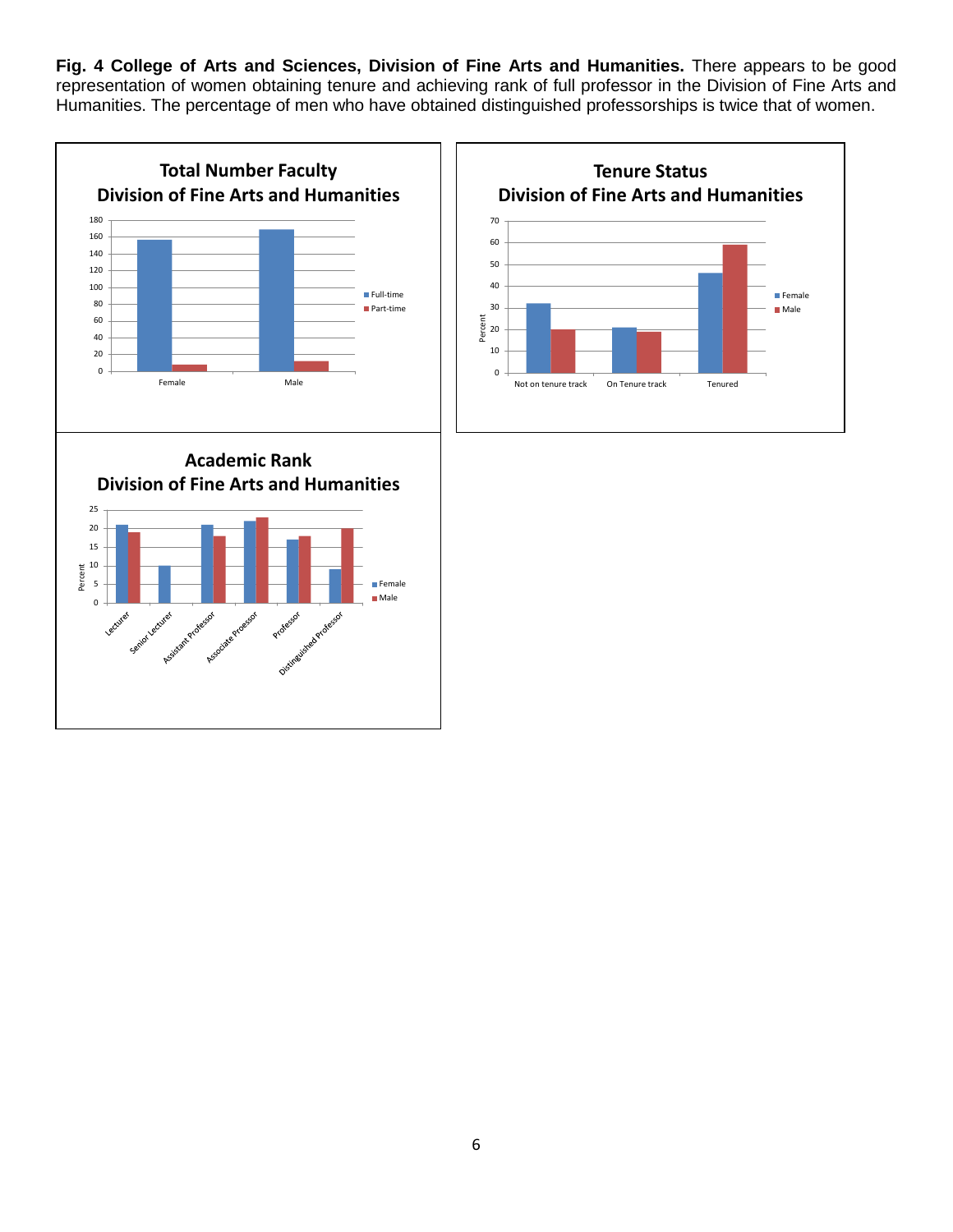**Fig. 5 College of Arts and Sciences, Division of Social and Behavioral Sciences:** There are more men than women with tenure, and more male full professors than female full professors. There are more men than women in leadership positions.

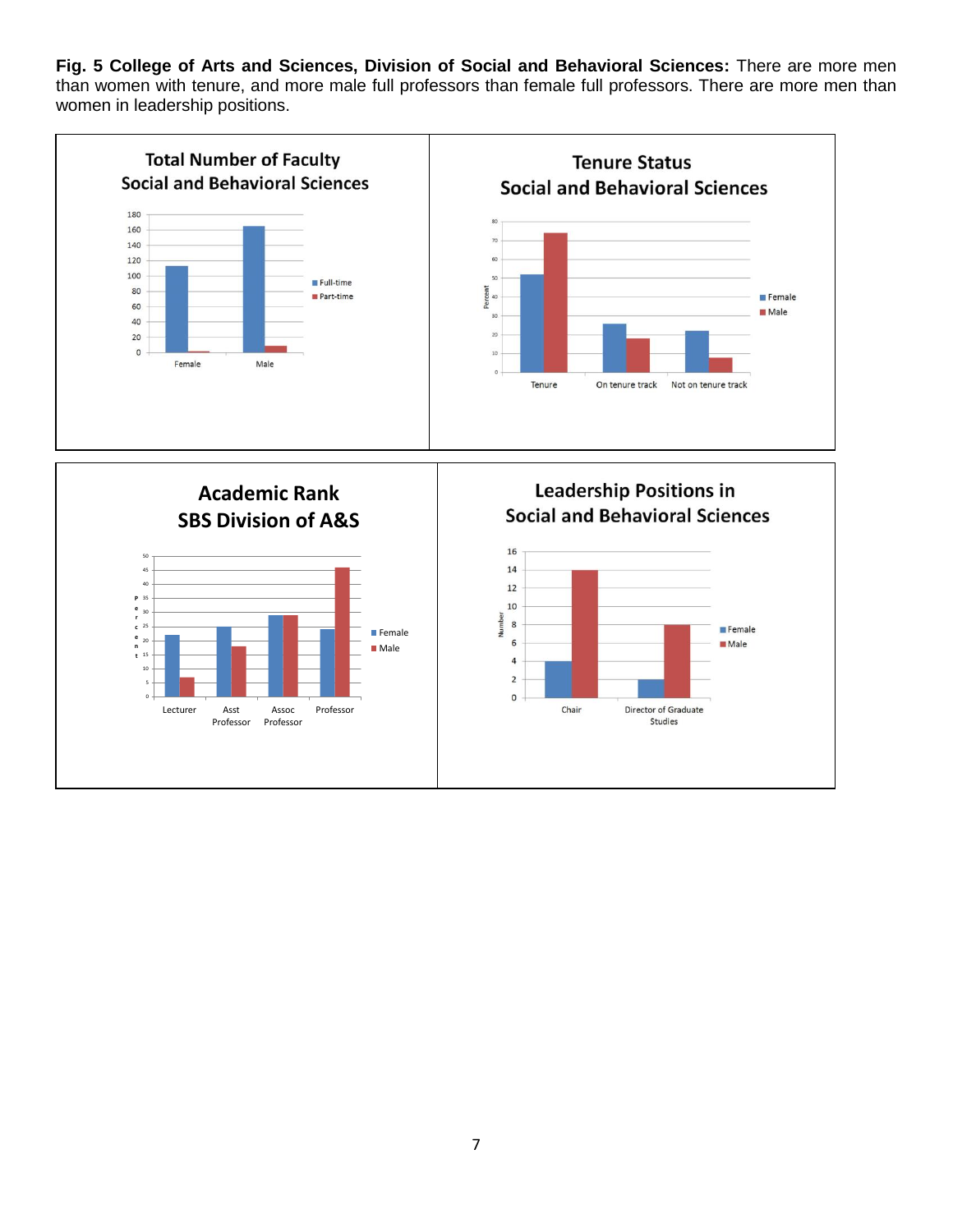**Fig. 6 School of Law:** There are more women than men who are non-tenured, and more men than women who have tenure in the School of Law. There are more women at the lowest academic rank of Assistant Professor and more men at the highest academic rank of Distinguished Professor.





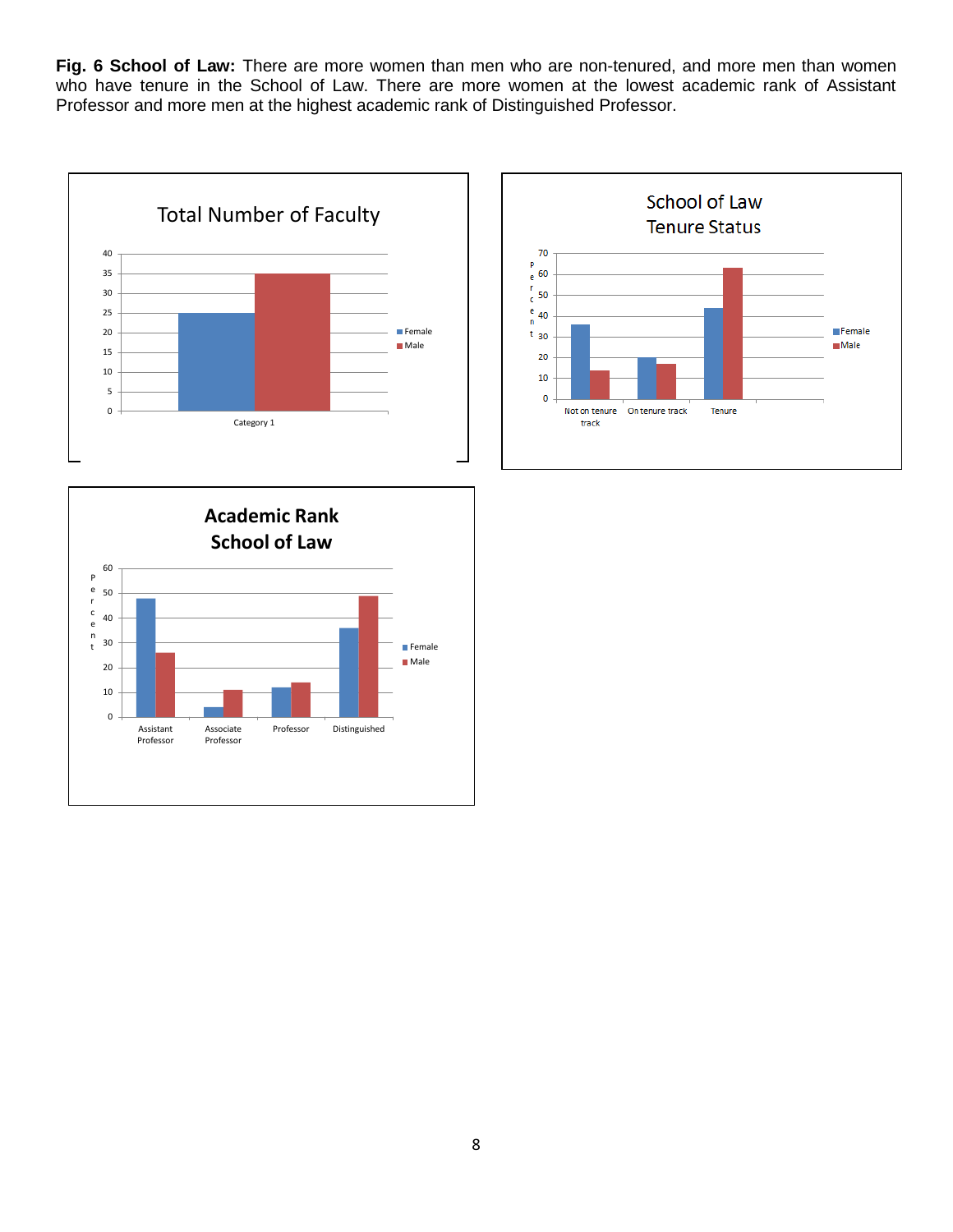**Fig. 7 School of Public Health:** There are substantially more men than woman who hold the ranks of professor and distinguished professor in the School of Public Health, as well as more men on tenure track. There is very good representation of women at the highest levels of leadership (chairs and center directors).







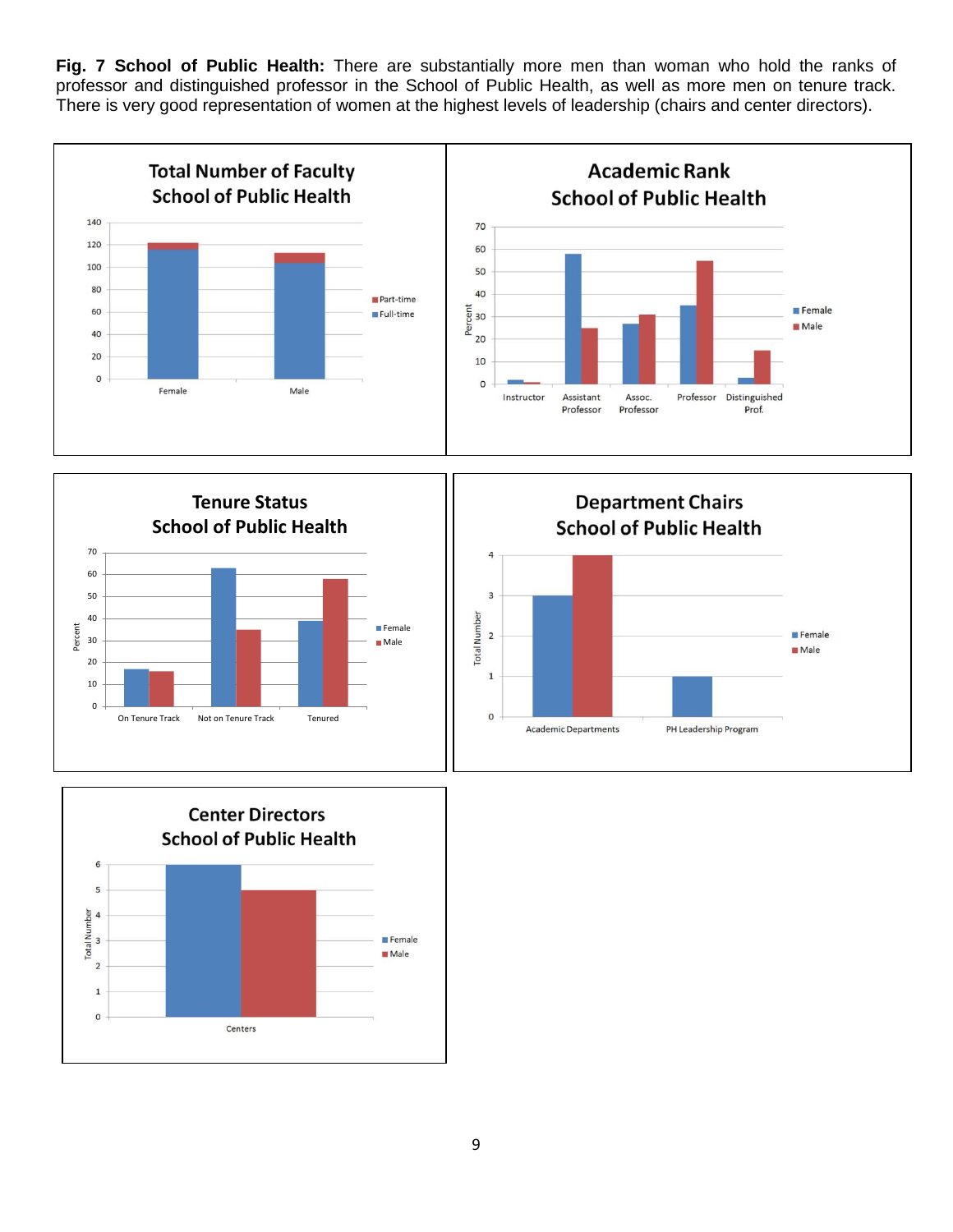**Fig. 8. University Libraries:** There is good representation of women obtaining high academic rank and leadership positions in the University Libraries.